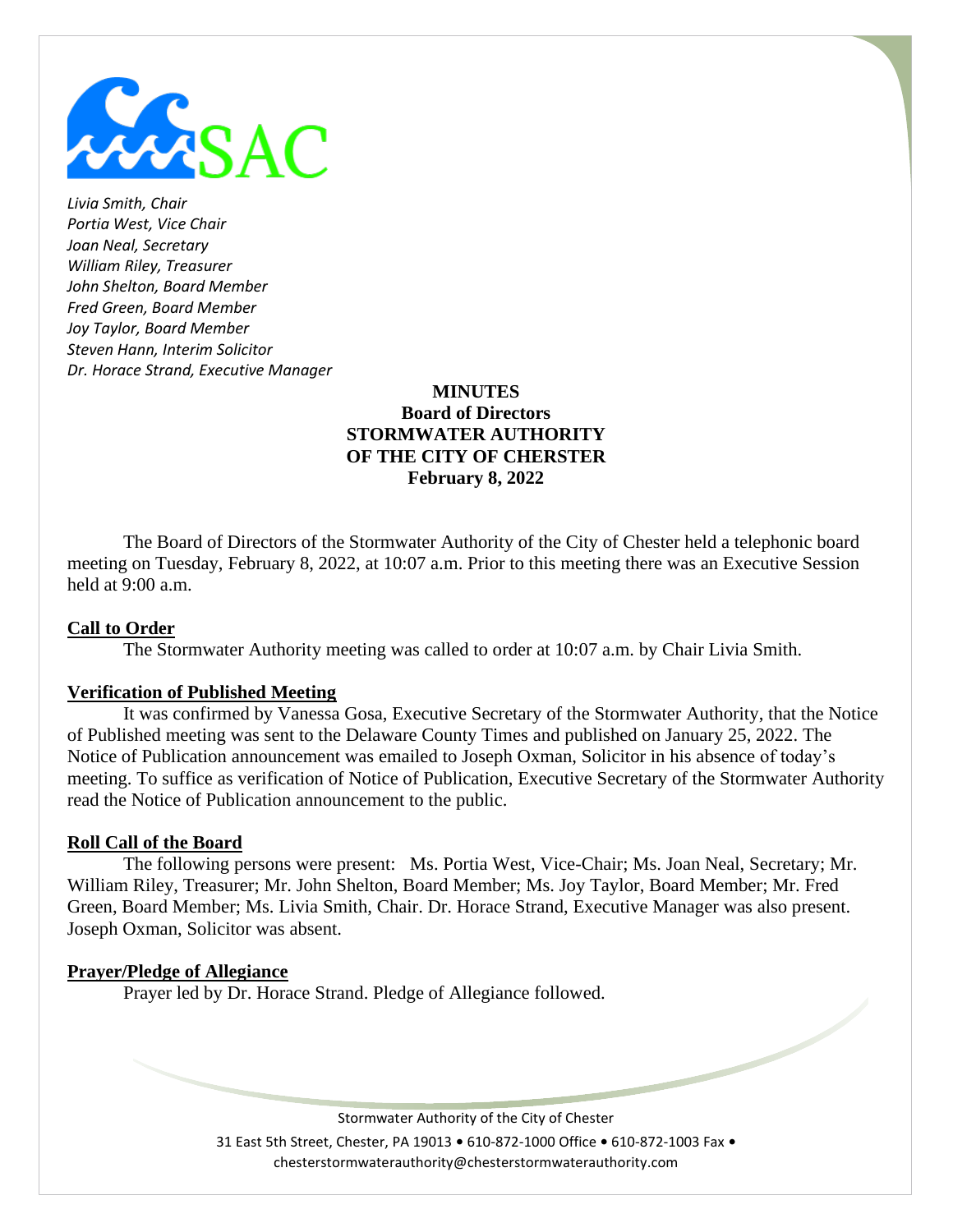### **Public Comments on Agenda Items Only**

None

**Action Items from the Executive Session** – There were two items from the Executive Session

## **1. Approval of Leasing Opportunity of the 410 Welsh Street property to Children's First America of Delaware County**

Ms. Ms. Portia West made a motion to approve that the Stormwater Authority of the City of Chester leases their Welsh Street property to Children First America of Delaware County pending Solicitor's review. Mr. John Shelton seconded.

## **Motion for Approval of Leasing Opportunity of the 410 Welsh Street property to Children's First America of Delaware County**

Ms. Portia West (Yes), Ms. Joan Neal (Yes), Mr. William Riley (Yes), Mr. John Shelton (Yes), Ms. Joy Taylor (Yes), Mr. Fred Green (Yes), and Ms. Livia Smith (Yes). Motion approved.

## **2. Approval of Retaining H.R. Personnel as a full-time employee at the salary of \$75,000 per year plus benefits**

Ms. Joan Neal made a motion to approve retaining H.R. personnel as a full-time employee at the salary of \$75,000/yr. plus benefits. Mr. John Shelton seconded.

## **Motion for Approval of Retaining H.R. Personnel as a full-time employee at the salary of \$75,000 per year plus benefits**

Ms. Portia West (Yes), Ms. Joan Neal (Yes), Mr. William Riley (Yes), Mr. John Shelton (Yes), Ms. Joy Taylor (Yes), Mr. Fred Green (Yes), and Ms. Livia Smith (Yes). Motion approved.

# **Approval of Minutes of December 7, 2021**

Ms. Portia West made a motion to approve the minutes of December 7, 2021. Ms. Joan Neal seconded.

# **Motion for Approval of Minutes of December 7, 2021**

Ms. Portia West (Yes), Ms. Joan Neal (Yes), Mr. William Riley (Yes), Mr. John Shelton (Yes), Ms. Joy Taylor (Yes), Mr. Fred Green (Yes), and Ms. Livia Smith (Yes). Motion carried.

# **Approval of Report of Current and Most Recent Expenditures**

Ms. Joan Neal made a motion for approval of the report of current and most recent expenditures. Ms. Portia West seconded.

# **Motion for Approval of Current and Recent Expenditures**

Ms. Portia West (Yes), Joan Neal (Yes), Mr. William Riley (Yes), Mr. John Shelton (Yes); Ms. Joy Taylor (Yes), Mr. Fred Green (Yes), and Ms. Livia Smith (Yes). Motion carried.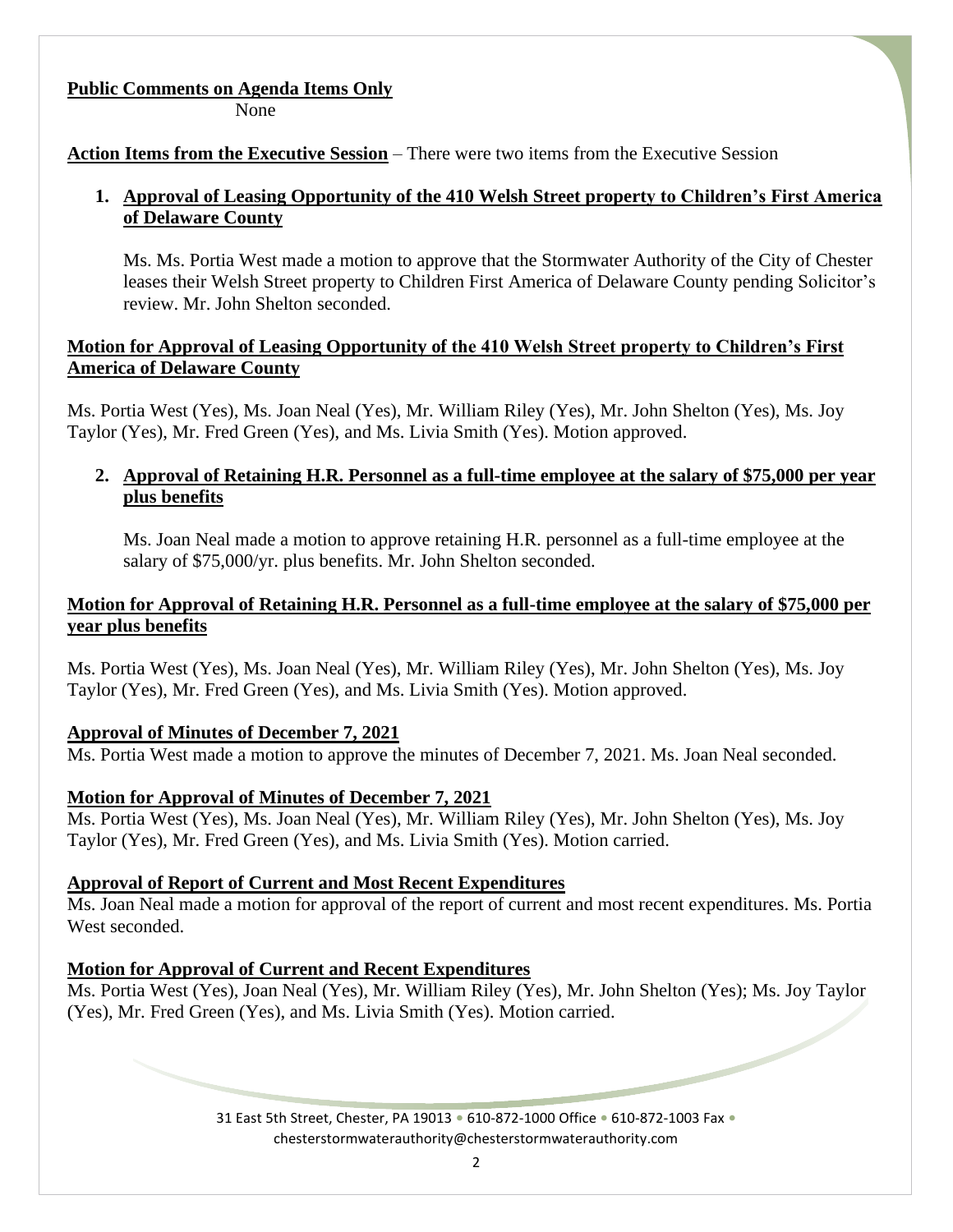**Solicitor's Report** – In the absence of the Solicitor, Livia Smith (Chair) asked the secretary of the Stormwater Authority of the City of Chester to read the Solicitor's report. The report read as follows:

## **Solicitor's Report for February 8, 2022**

To the Board of Directors,

The Authority met with The City of Chester, The Act 47 Receiver and The Chester Economic Authority to finalize the land transaction for the Eyre Park land sale on December 15, 2021. Unfortunately, the City of Chester is unable to transact the Eyre Park property as their authority to transact any business, has been superseded by the Act 47 Receiver. As such, additional meetings are being planned exclusively between the Stormwater Authority and the Act 47 Receiver to present the Authority's plan for the Eyre Park property and to negotiate the transaction.

As you all well know, the Stormwater Authority has had numerous meetings with representatives of Widener University to finally complete the "in-kind" services agreement as per the 2018 settlement agreement with Widener to reduce their Stormwater fee assessments. To date, the Stormwater Authority has not received any tangible proposals of services in the form of engineering consultation and student intern obligation, from Widener, to fulfill the terms of the settlement agreement. Widener has continued to stall and ignore their obligation to fulfill their obligations according to the signed settlement agreement.

As such, I am recommending that the Authority sends to Widener's legal counsel and the Provost of the University a thirty-day notice to either comply with the settlement, or the Authority will file, with the Delaware County Court of Common Pleas, a Petition to Terminate the Widener Settlement Agreement as Widener has not complied with the terms of the settlement.

Sincerely, Joseph Oxman Joseph Oxman, Esquire

Ms. Livia Smith asked if there were any questions on the Solicitor's report. There were none.

# **Executive Manager's Report**

To The Board of Directors:

Since our last meeting, we have successfully completed the PENNVEST Audit, and have received a letter of extension until June 2022 on the settlement of our \$10,000.000.00 grant promise. We are working now to close out remaining work on all tranches and preparing for a settlement date.

Corvias held a pre-bidding meeting on February 2, 2022, involving local contractors. This meeting is in preparation for the work to be done in Memorial Park.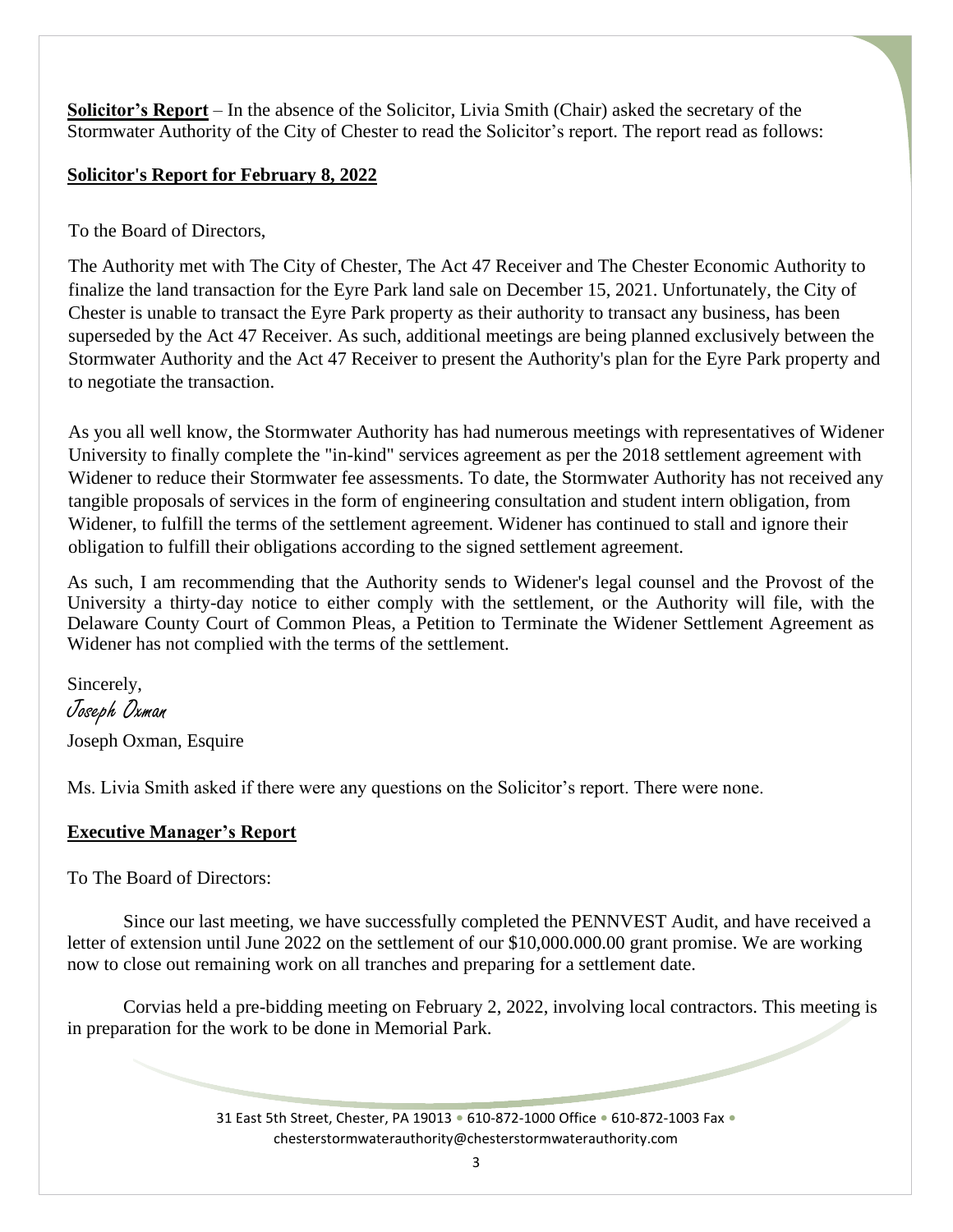The collections from Portnoff have been extremely helpful, and we were able to settle with a few major rate payers, Murphy Ford, Gallo Brothers, and Chester-Upland School District, who paid their accounts in full.

We have updated our office capabilities by bringing in the ability to accept credit card payments inhouse, and online. We have also changed our check writing procedure to electronic checks through QuickBooks.

The Stormwater Authority has received recognition from the National Governor's Association. Chester is presented as a model for low-income and minority communities to address stormwater run-off and reducing poisons that enter our waterways.

We are beginning to prepare for the upcoming season. We will resume street sweeping as soon as the weather breaks but have not stopped sweeping Rt. 291 due to an agreement with DELCORA, who has been charged with the responsibility of keeping Rt. 291 clean.

We met with the Receiver to discuss the procedure of the Eyre Park project. At that time, the Receiver requested more information from us and a presentation on the proposed project. We are in the process of establishing a date to make a formal presentation on the project.

We are close to settling on our property at West 3<sup>rd</sup> Street and have successfully completed repairs on the sidewalks and garage area.

Finally, we are sound, and have ended 2021 in the black.

Respectfully submitted.

Dr. Horace Strand, Executive Manager

Ms. Livia Smith asked if there were any questions on the Executive Manager's report. There were none.

Councilwoman West thanked Dr. Strand and his staff for their hard work in the City of Chester. Stated that she is very appreciative as a community member and as a Board member she is very happy to be affiliated with the organization.

**Unfinished Business** None.

**Board Matters** None.

**New Business** None.